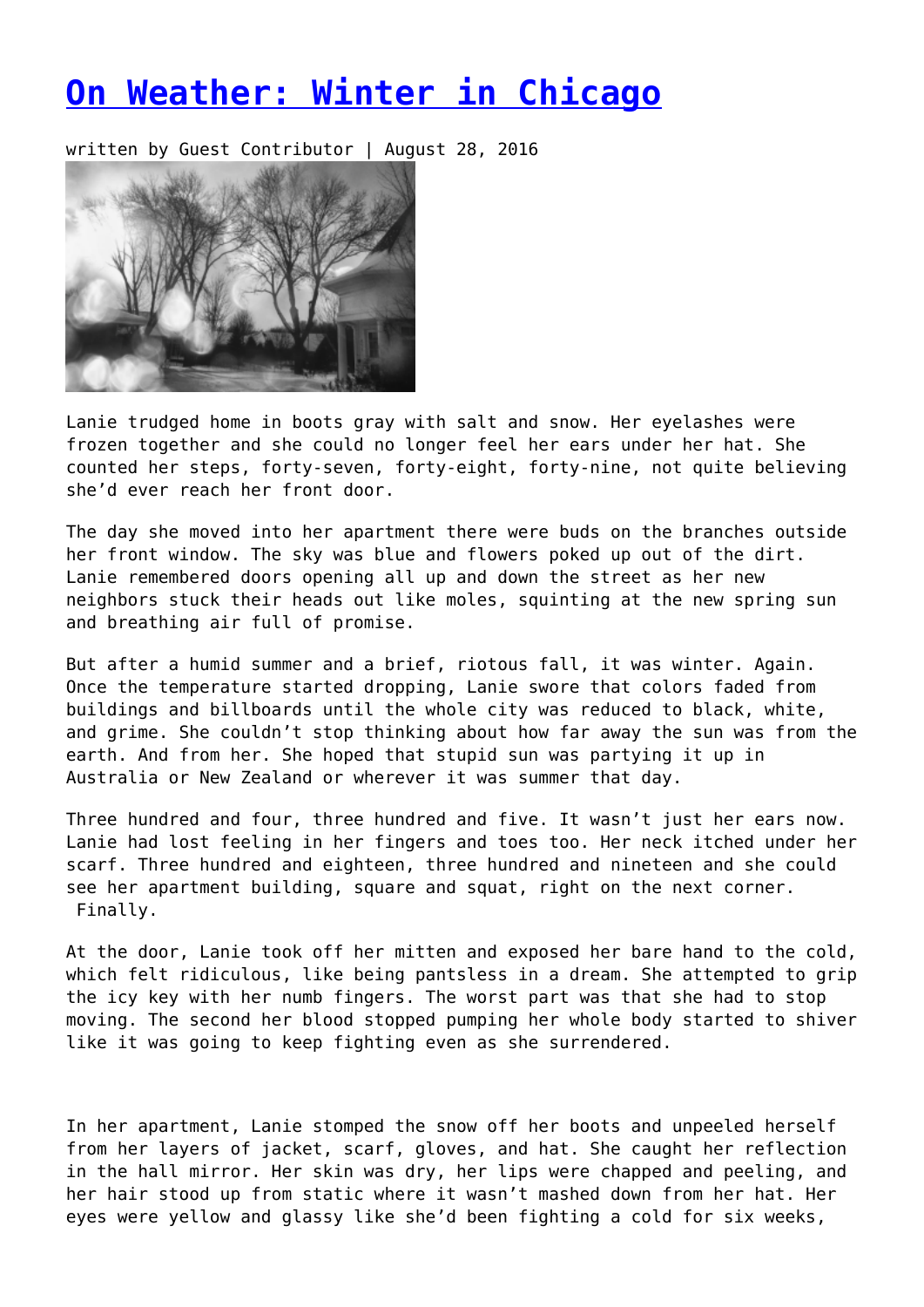which she had. She marched over to the radiator and sat on it, hoping to absorb some of its warmth into her body before it dissipated, useless, into her chilly apartment.

Lanie flexed and unflexed her fingers, encouraging the circulation to come back. She peered down the hall at her bedroom door, waiting. After a moment, she was rewarded with the sight of a small pink nose, whiskers, and finally, an entire calico cat face peering out of the doorway at her. "Hi Marbles!" Lanie cried, her voice echoing in the empty apartment. Marbles ducked back into the safety of the bedroom, probably to the dark under the bed. Lanie doubted if she'd see her again that night..

When Lanie first moved, she used to say "living alone" all the time. She loved the way it sounded. So independent. Like a person who had it all together. "I'm living alone," she'd say, tossing her hair back like it was no big deal. "Yes, my own apartment. I live alone." But she was unprepared. She'd imagined more of the living and less of the alone.

Lanie had only been home for ten minutes, but it had been dark for hours. There was no discernable heat coming up from the radiator. No one walking outside. No busses, no cars, no noise at all. She knew what would happen next. She fought the instinct, even as she picked up the phone.

"Mom? It's Lanie." The receiver was cold in her hand.

"Hi sweetie! It's so good to hear your voice." Her mom sounded happy. Lanie tried not to take it personally.

"How are you?"

"I'm great. We're great!" Everything about those sentences stung. The ringing honesty of the word "great." The giddy amending of "I" to "we." The goddamn exclamation points.

Of course, her mother was great. She was in Florida, a move she'd been talking about for years. She finally did it, with Lanie's half-hearted encouragement, and told anyone who asked (and several who didn't) that it was the best thing that had ever happened to her. New house, new boyfriend, new attitude.

"You okay, honey?" Lanie wished she hadn't called.

"I'm fine, Mom. Cold, but fine." She contemplated hanging up and blaming it on a bad connection. She could just tell her mom that the phone lines froze.

When Lanie was a kid, she and her mother used to huddle together, both of them hating winter equally. Lanie remembered the long walks to her bus stop on frigid mornings, her mom picking her up, opening her jacket and wrapping it around the both of them. She remembered how protected she felt with her mother's warm body next to hers under the ugly puffy coat. They used to be two of a kind, but now Lanie was just one pea in a freezing cold pod.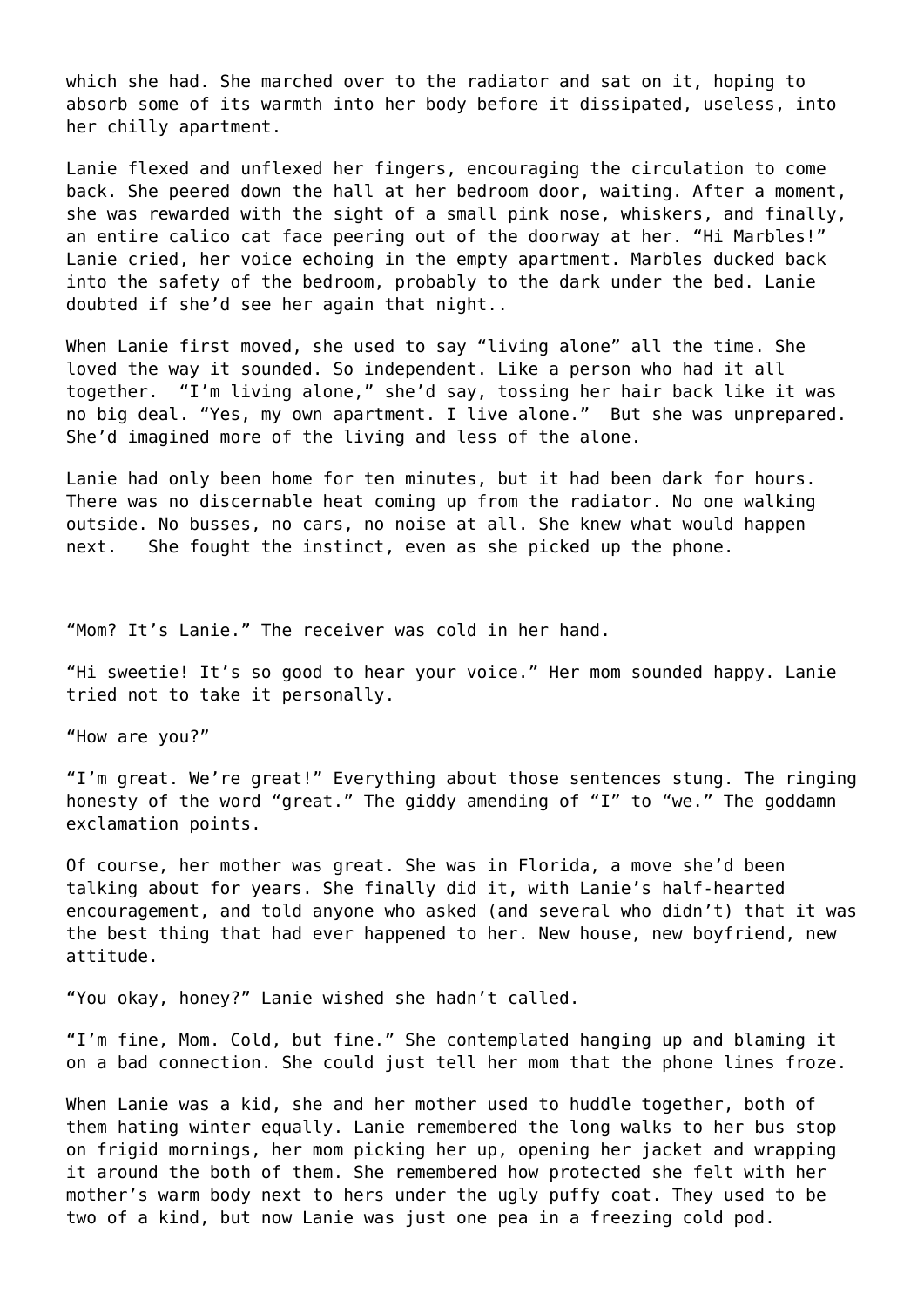"I'm so cold." She couldn't help it, couldn't stop the words as they came out of her mouth. "My hands and feet are like ice cubes." Stop, she told herself, just stop talking. "The sun hasn't come out in over a month. The heat in my apartment isn't working right. The cat's water dish froze over yesterday."

"Oh, sweetie." Wait, what was that? Lanie heard something new under the concern in her mother's voice. "Have you called the landlord about the heat?" It was impatience. Lanie made a fist so hard she could feel her fingernails digging into her palm.

"I called!" Lanie knew she was overreacting. "I left a message. He hasn't called me back!" She didn't want to sound shrill, but too late.

"That's good, honey. I'm sure you'll get it straightened out." Lanie had been prepared for a lecture, but this was worse. Way worse. This was the kind of thing her mother would say when talking to relatives she didn't want to deal with anymore. Something vague yet supportive, Then she'd change the subject.

"How's work going lately?" There it was. Lanie felt a little part of her heart freeze over, too. She wanted a lecture. What happened to the lecture? What happened?

"It's fine, Mom. Everything's fine." Her voice was calmer now, but dull. "Anyway, I'm going to meet up with some friends. I just wanted to call and check in."

"I'm always happy to hear from you, sweetheart. And remember, if you can't stand it there, you're always welcome here in sunny Florida!"

Lanie had no desire to go to sunny Florida. Wait. Not true. She had lots of desire to go to sunny Florida and sit by the pool, sipping drinks and gossiping with her mom. What she had no desire to do was tag along behind her mother and Marty the Dentist, her new boyfriend. Marty the Dentist and her mom playing rummy by the pool. Marty the Dentist and her mom at a matinee. Marty the Dentist and her mom eating lunch at an outdoor mall in Boca. Lanie couldn't insert herself into that picture. It wasn't that she didn't like Marty the Dentist. He seemed fine. It was that she couldn't stand to see her mom with him. Her mom wore eye shadow now, played tennis, and had her teeth whitened. That blue-white dazzling smile in her mother's familiar face was more than she could take. She blamed Marty for that. Her mother's smile was just fine before.

Lanie walked back over to the radiator but barely sat down before she stood up again.

"Screw this," she mumbled. She couldn't stand the thought of shivering at home all night, watching bad TV until she could go to bed. Her pretend plans to meet friends sounded more appealing than her actual plan of staying home alone, so she decided to follow through.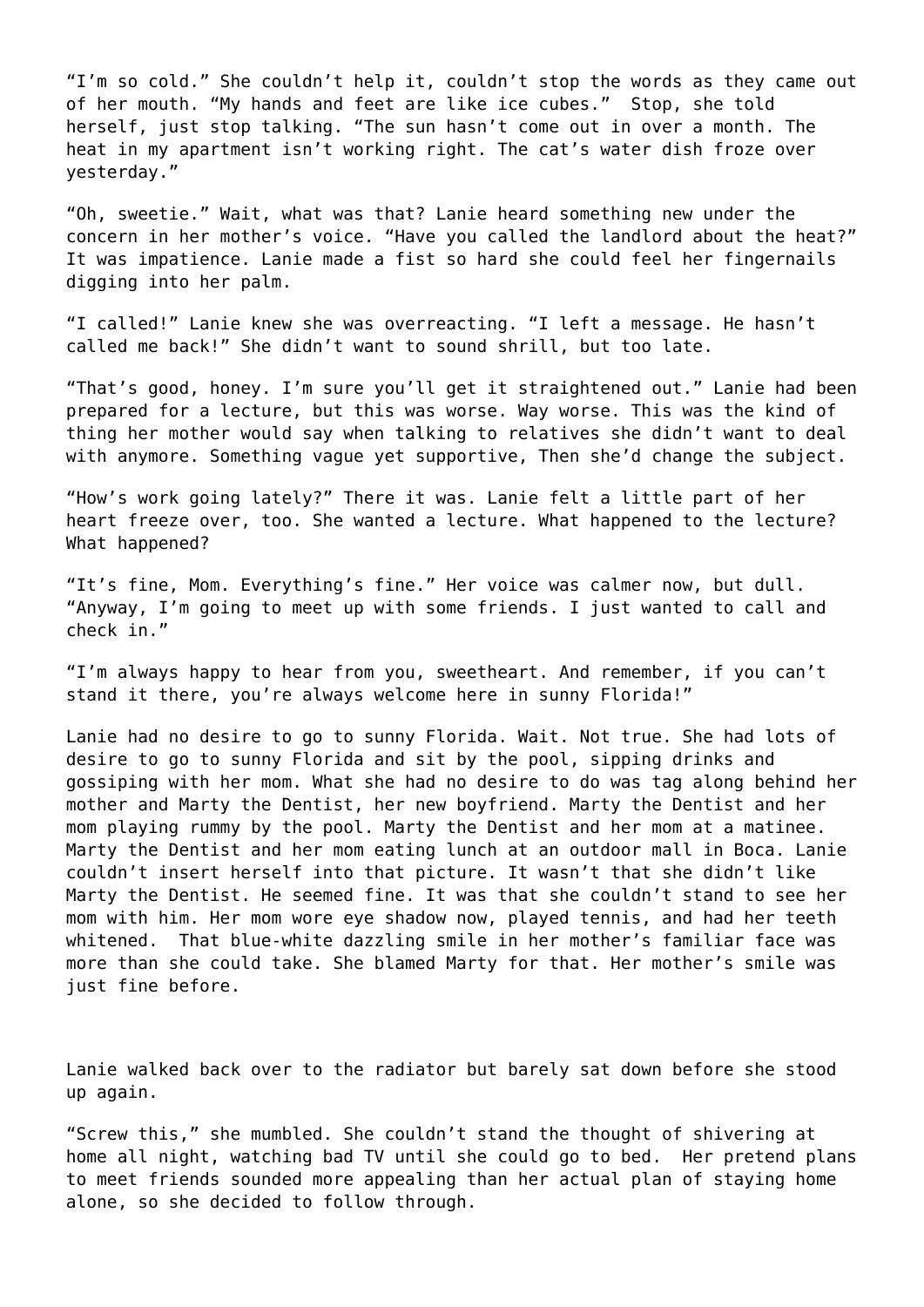Back on went the boots, the jacket, the mittens, the hat, and the scarf. Lanie looked at her bundled up reflection in the hall mirror.

"I need a drink," she told herself, although it came out damp and muffled through her woolly scarf. She took a breath, hunched her shoulders, and stepped out into the cold night.

\*\*\*

The tiny bit of warmth Lanie reclaimed in her apartment was gone before she made it down the front stairs. The wind found its way from the tiny opening at the top of her tightly wrapped scarf, down through her jacket and layers of sweater and t-shirt, to settle like a practical joke against her naked skin. She couldn't feel her feet in her heavy boots even as stomped them down on the sidewalk as hard as she could. She cursed the moment she decided to go for the fur-lined but slightly too loose mittens, because the wind blew right up them even though she had her hands jammed in her pockets. No matter what she did, whenever she moved just slightly she created a gap between her glove and the sleeve of her coat, that terrible bracelet of exposed flesh barely holding up under the abuse.

At the end of the block, she saw the neon light of the bar glowing against the snowy sidewalk. Gray, matted snow covered one of the letters on the "Pickwick" sign, so it read "ickwick."

"Whatever, as long as it's heated," thought Lanie, as she felt the cold seep into the hairline cracks between the sole and leather of her boots. She concentrated hard on the light of the bar like it was a mirage that might disappear if she blinked.

\*\*\*

Lanie wasn't in the habit of going to bars by herself. But as she reached the end of her 20s, her single friends dropped off the urban landscape one by one. Lanie remembered the early days of city living, all her friends sitting around someone's tiny studio apartment, doing tequila shots and vowing to stay in touch forever. Each of them was young, single, ambitious, underpaid, and obsessed with overpriced coffee and unavailable men. But then her friends got married, got promotions, got pregnant, and moved back to the suburbs where they all were from in the first place.

They all swore to keep in touch and Lanie was good for a while. She sat in bright living rooms and listened politely to talk about commutes and ovulation. She sipped the drinks and nibbled the appetizers. She even brought a boyfriend once, but not twice. Eventually she started making excuses. She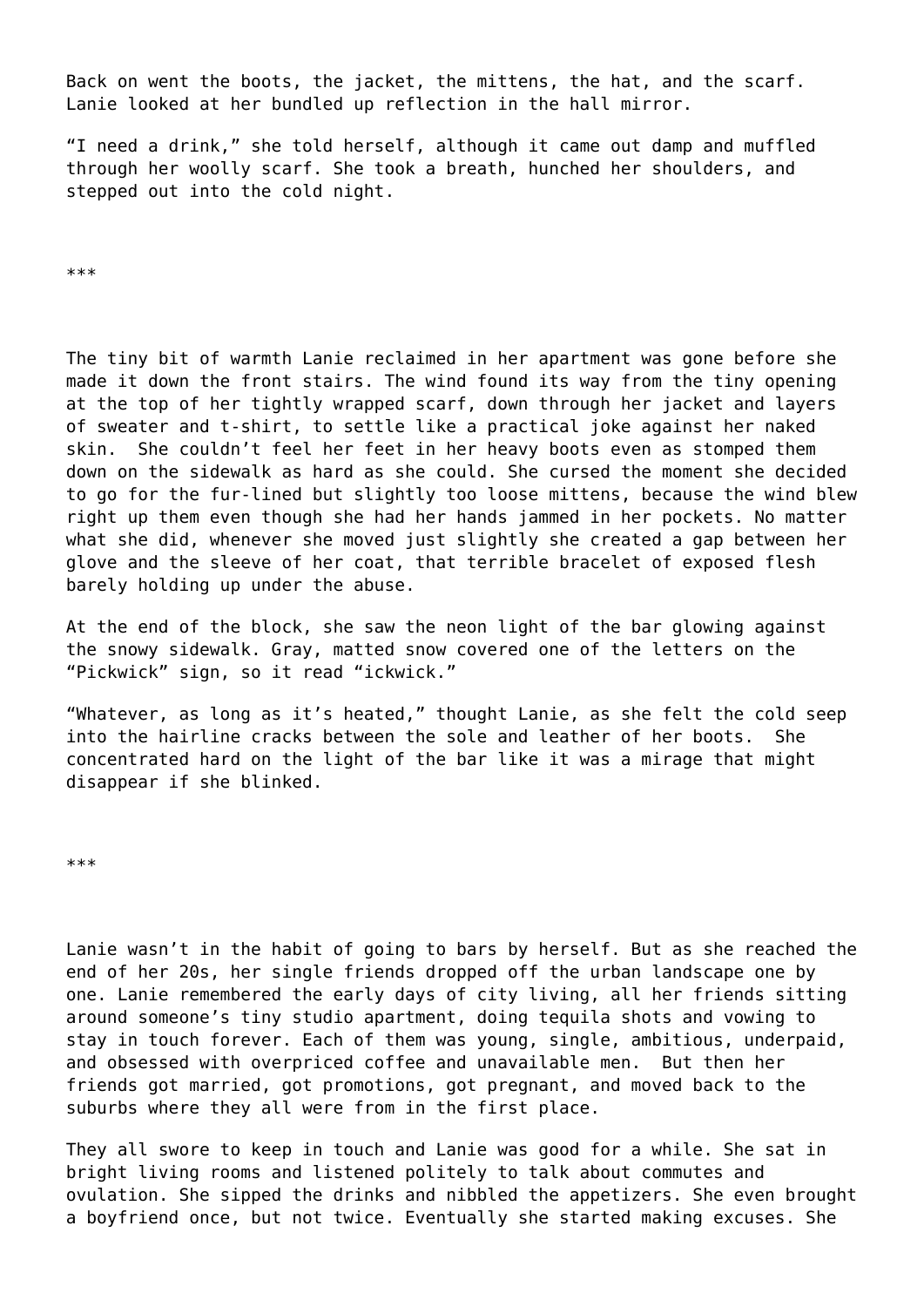let the voice mail pick up a few too many times and allowed herself to forget to call back. The phone calls slowed down until they stopped completely. Lanie thought she'd be relieved but she just felt antsy. She knew she didn't want to live in the suburbs, but she didn't want to be in the city, either. She didn't want to be home, she didn't want to be out, she didn't want to be at work. She didn't want to be anywhere.

When she opened the door to the bar and plowed into the wall of heat and noise, Lanie realized how long it had been since she'd actually been around people having a good time. Groups were sitting together at booths, laughing and drinking. Billiard balls clacked against each other. Music she knew and liked pounded the floor under her feet. Lanie thought of her cube at work and her silent office, everyone IM-ing each other with complaints, meeting changes, and bits of gossip. She'd almost forgotten what the buzz of conversation sounded like, how it murmured and crested until she felt her brain humming with humanity.

Lanie ordered her drink, attempting to make meaningful eye contact with the shaggy-haired bartender, but he wasn't having it. So she settled for slouching on her stool, scanning the bar and attempting to look bored.

She was ready to write the night off as hopeless when a sharp elbow nailed her in the side and almost knocked her off her stool. "Ouch!" She rubbed her ribs. The elbow was attached to her least favorite kind of guy. He was big two times over: tall big and fat big. He wore khakis and a baseball cap, sure to be covering a receding hairline. He wore a "U of I" sweatshirt and boat shoes. Boat shoes! In this weather! Who wore boat shoes anymore?

"Oh, oh, dude, I'm sorry," said the guy. But he was laughing. Red-faced and laughing. She didn't think the red face was from being adorably embarrassed, either. He was just drunk.

"That hurt. Watch it." Lanie wasn't nice about it. It *did* hurt, and he *should* watch it. The guy stopped laughing, remembering that he was a human, and she was a girl.

"Are you okay?" he asked. "I'm sorry I hurt you." His eyes were big and blinky and Lanie suddenly imagined him as a giant toddler: fat, clumsy, desperate. She started to turn away when, peeking out from the massive side of the big guy, there was another guy. A very attractive guy. And he was leaning over to talk to her.

"Don't mind Solly," he said. "He's still learning how to behave." He turned back to Solly and bonked him with a rolled up napkin. "Bad dog!"

Solly pretended to flinch, then turned to her and grinned. Lanie peered around him to smile at the cute guy. "Thanks," she said, throwing in a giggle for good measure.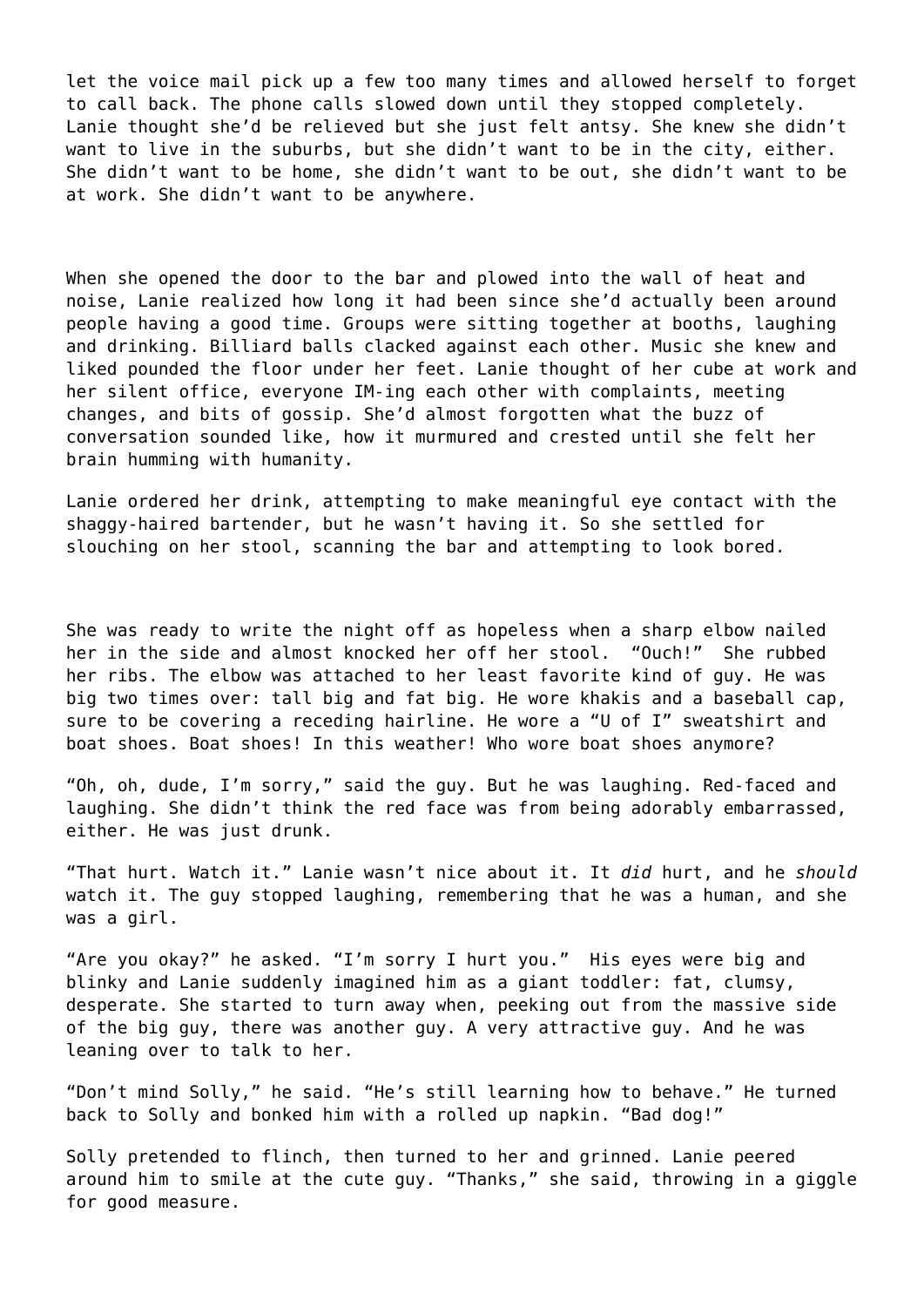Solly stuck up his hands, surrendering. "Okay, okay." He looked at Lanie like she was the one who did something wrong. "I'm leaving."

Lanie moved right over onto Solly's empty barstool the second he walked away, feeling the warmth from it on the back of her legs. It felt good, to go from one warm barstool to another, and it felt really good to be looking into the big brown eyes of the cute guy. Her hero.

"Sorry again about my friend," he said. "We've been friends since college. It's one of those, you were cool in college, and now we're friends because we've been friends since college, but um…" He shrugged, like he couldn't bring himself to say the next part. Lanie admired his reluctance to badmouth his friend, even if Solly was that friend.

"No biggie." She shrugged, too. "I have those friends. They stay home with their babies and watch American Idol and fall asleep at 9:30. At least I watch American Idol and go out after." Oh God, she said too much. She smiled and tried to stick out her chest a little, hoping to save the moment.

"I kinda like American Idol." He looked sheepish.

"Really?" said Lanie. He was adorable. She took a big gulp of her drink, feeling it warming her on its way down. She decided that coming to a bar by herself was a great idea. She decided to do it more often. She decided she might not have to after tonight. Between the drink and the closeness of the cute guy, she almost felt her toes again. She wanted to know his name.

"I'm Lanie." She leaned forward and stuck out her hand.

"Ryan." He took hers and shook it. She couldn't remember the last time she had a guy's hand in hers. The last time a guy touched her, really, besides jostling on the el or bumping her on the street. It felt so warm, that skin on her skin. She peeked down to look at their hands together, his strong, slim fingers holding on to hers, making her regular old hand look special.

"I kinda need that back." Ryan looked down to where she was still holding on. She yanked her hand away, felt herself blush, and hoped it was too dark in the bar for him to tell. He picked up his drink and raised his eyebrows at her.

"Ooops, sorry." She tried to sound not embarrassed. "It's just that your hand was nice and warm. I'm always cold. That's the thing." She was really hoping to pull this off. Maybe he would take her hand again. Warm it up.

"Eh," he said. "It's not so bad."

Lanie winced. She was expecting sympathy. Didn't everybody hate the cold? Unless it was summertime and then they were hating the heat? She thought that one of the upsides of living in Chicago was that you could complain about the weather all the time.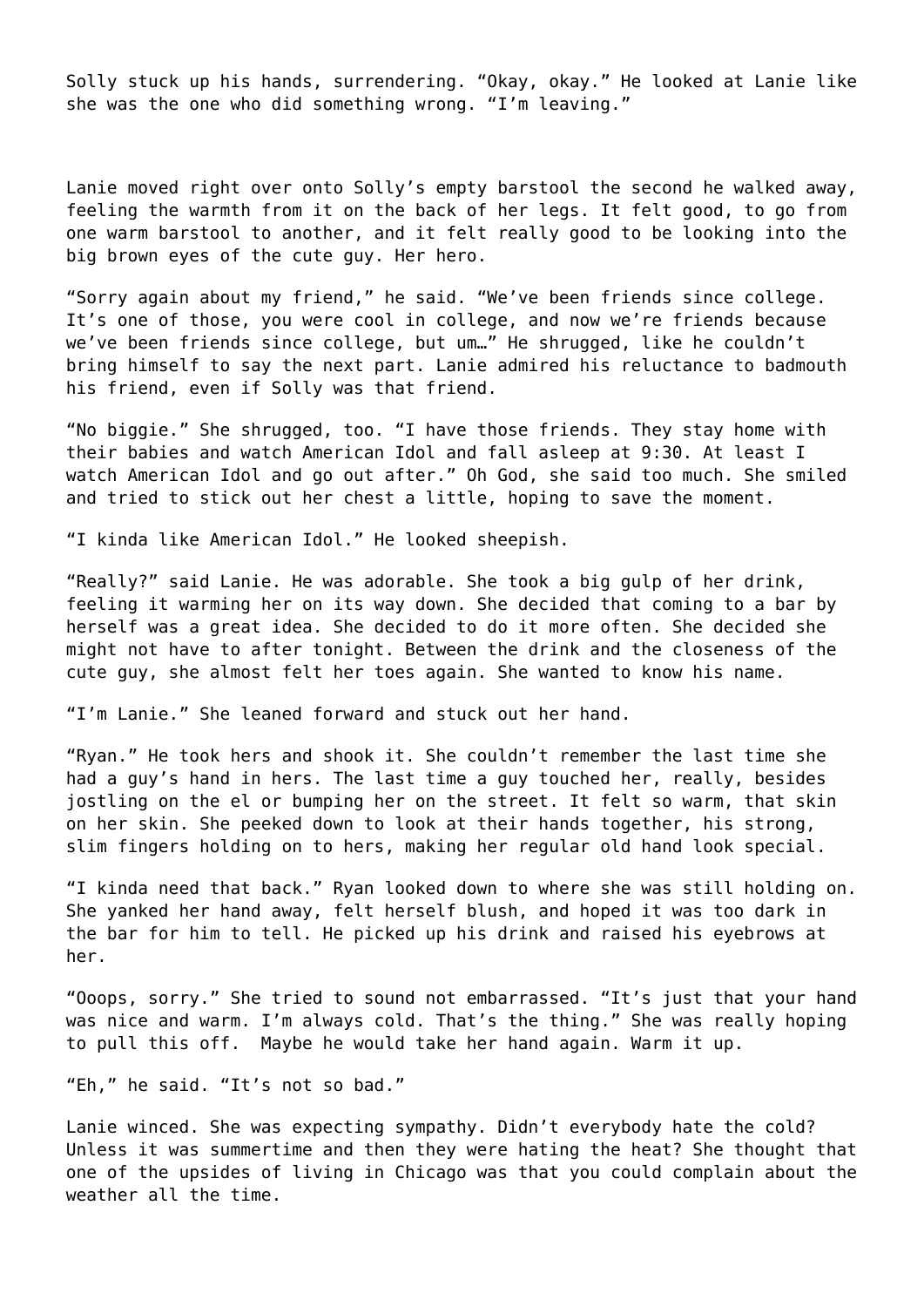"I thought that one of the upsides of living in Chicago was that you could complain about the weather all the time." She felt really lame.

He took a sip of his drink, looked around the bar. "You can't complain about anything *all* the time." He looked bored, done. How did she let this happen?

"Yeah, you're right!" she said brightly and, she hoped, not frantically. "As a matter of fact, maybe I'll turn over a new leaf. I'll try to enjoy the cold. You'll have to tell me your secrets." She smiled and considered sticking her chest out again.

"I didn't say I liked it," he sighed. "I just said you shouldn't complain about it all the time. Besides, it's the price you pay for living here. Chicago is a great city."

Lanie rolled her eyes, then hoped he didn't see. She didn't go to the bar to get an earful of good ol' Midwestern boosterism. She went there to be around other people. Male other people. She pictured her empty, cold apartment. Try again, she told herself. Try again.

"It is a great city!" It came out as almost a shriek. She cringed, then stuck her chest out again, then tried to sit normally, then felt like some kind of weird insecure accordion. Just calm down, she told herself.

"Um. What kinds of things do you like to do here? Museums? Plays? The theater here is great." Good lord, she sounded like a tourist. A stupid, ugly, dumbass tourist. Even her breasts wouldn't save her now. She gulped at her drink and braced herself.

"Yeah, the museums are great…will you excuse me for a minute? I think I see someone I know." He jumped off his stool.

"Yeah, sure, no problem." But he was already gone, talking to a few guys with another girl in their midst. She was the kind of girl cool guys in small bars love: tall and slim, with shiny dark hair and glowing wintry skin, perfectly balanced on impractical boots, looking bored out of her mind. Ryan leaned in to talk to her, almost touching her face with his.

Lanie swiveled away from the crowd and back to the bar. The bartender was flirting with a girl on the other side of the counter. Her drink was down to ice and cherry. She picked up the cherry and put it in her mouth, holding its sickly sweetness there for a moment before she had to put her coat back on and face the chill. What a waste.

She was bending down to grab her coat from where it had fallen to the floor when she heard growling. Not her stomach, not the rumble of the El passing by, not the symbolic growl of old man winter getting ready to attack again—an actual growl in her ear. Lanie looked up and there was Solly, smiling and making puppy eyes at her.

"Hey," Lanie said. She fussed with her coat and avoided eye contact. "I'm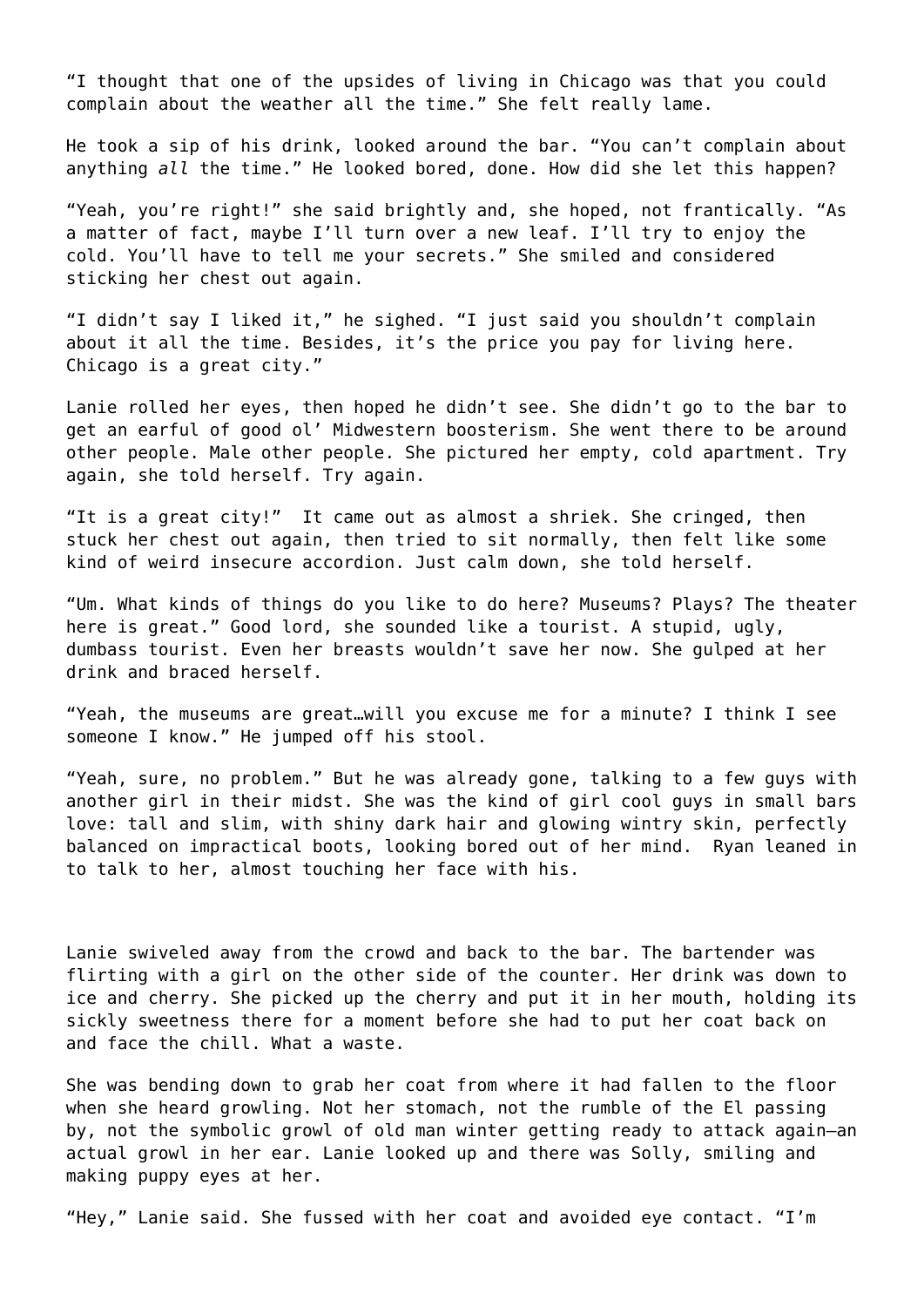just on my way out."

"He blow you off?" Solly raised his eyebrows like an old, smug friend.

"What?" Lanie could feel herself blushing. She looked around the bar like she couldn't imagine who Solly was talking about.

"My man Ryan." He shrugged, like *oh you know Ryan*. Lanie envied that easy male friendship. The way they just accepted each other. Ryan blew off girls in bars. Solly was his big, dumb dog.

"I guess," said Lanie. "I don't even know him, so you can't really call it a blow-off. We were just talking and whatever."

"Whatever," Solly answered, raising an eyebrow again. He took a long drink of his beer and avoided looking at her. The music faded out and started up again. Solly pulled the beer bottle out of his mouth and raised it in the air.

"Yeah, WHOOOO!" Lanie saw his big mouth open, veins popping in his neck. He turned back to her. "I love this song! Wanna dance?" He tilted his head, excited and questioning, then fanned himself with his shirt where it was sticking to his chest. "It's really warm in here." A bead of sweat gathered on his temple and trickled down to his ear. Lanie dropped her coat on the floor and took his big hot hand.

\*\*\*

Solly slept like a dog, too, complete with sighs, snorts, and leg twitches. It wasn't so bad, bringing Solly home. It's not like he fucked like a dog. Or left the boat shoes on. It was hard not to like someone when you were both naked, even if you had to force yourself a little bit.

Lanie wondered if she would see him again. She wondered if she wanted to. Solly's mouth fell open and he drooled a little on her pillowcase in a way that seemed more intimate than gross. She thought of all her friends, asleep in their beds with their husbands and babies. She thought of her mother, dozing under a flowery bedspread next to Marty, while the breeze rustled the palm trees in that alien Florida night. She inched as close to Solly as she dared without actually touching him. He was like a big bear in her bed, a rumbling human furnace. Lanie kicked around under the covers, finally finding an opening and sticking her foot out into the cool night air.